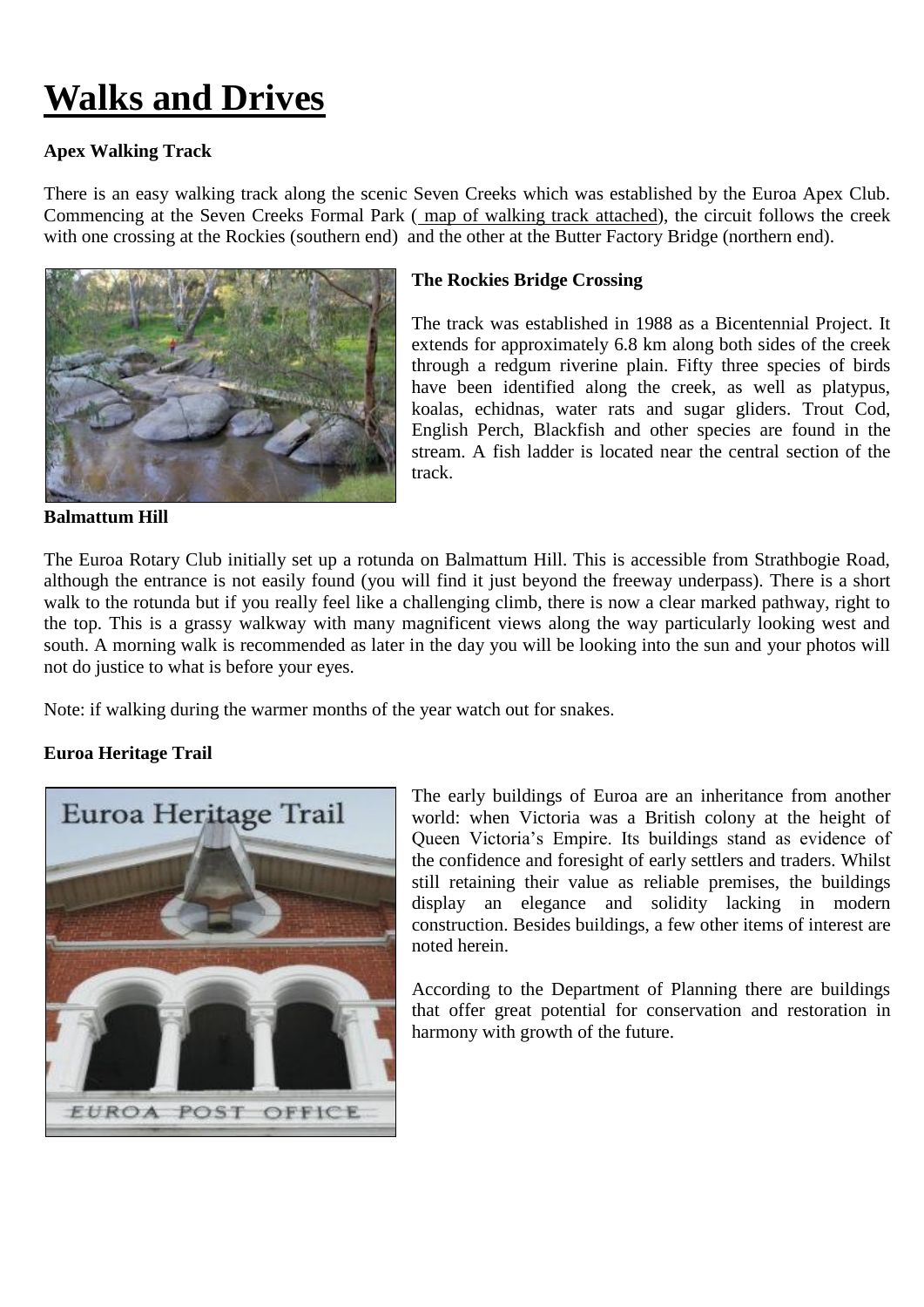### **Gooram Falls**





From Euroa, take the Euroa-Mansfield Road towards Mansfield, at approx. 19km there will be a track on the left signposted Gooram Falls picnic area, turn left here. Note: there is not much warning. There are two picnic areas, the one at the top and one approx. 200m downstream. A lovely place for a picnic on a warm Summer's day.

#### **Polly McQuinns**





Polly McQuinns is one of Euroa's five water storages. There are several legends concerning this beautiful spot and how it got it's name, as it was once called Gall's Waterhole. One legend is that a man named Polly McQuinn live by the waterhole and did not have a beard, so his nicknamed Polly. The other is that Polly McQuinn drove with horse and cart into the waterhole and drowned and his ghost can still be seen. No one seems to know when the name was changed or even if any McQuinns did live nearby. The wall was built in 1933 and raised a further metre in 1949. During drought periods in the midday sun, you can see a vast rock just below the water surface in the waterhole.

#### **Mt Wombat**





The Rotary Club of Euroa has installed a directional cairn pointing out the many landmarks on the vast 360 degree landscape. Major geographical features, cities, surrounding towns and even London, New York and Paris feature on the plaque. The stone cairn is the work of local stone mason Howard Mitchell. Howard very generously donated his time and skills to erect the stone structure and set the plaque in place. The club is indebted to his contribution and believes the new addition is another interesting feature at the top of Mt Wombat.

Interested visitors may not be aware that you can drive right to the top for a spectacular view and now some assistance in identifying interesting features.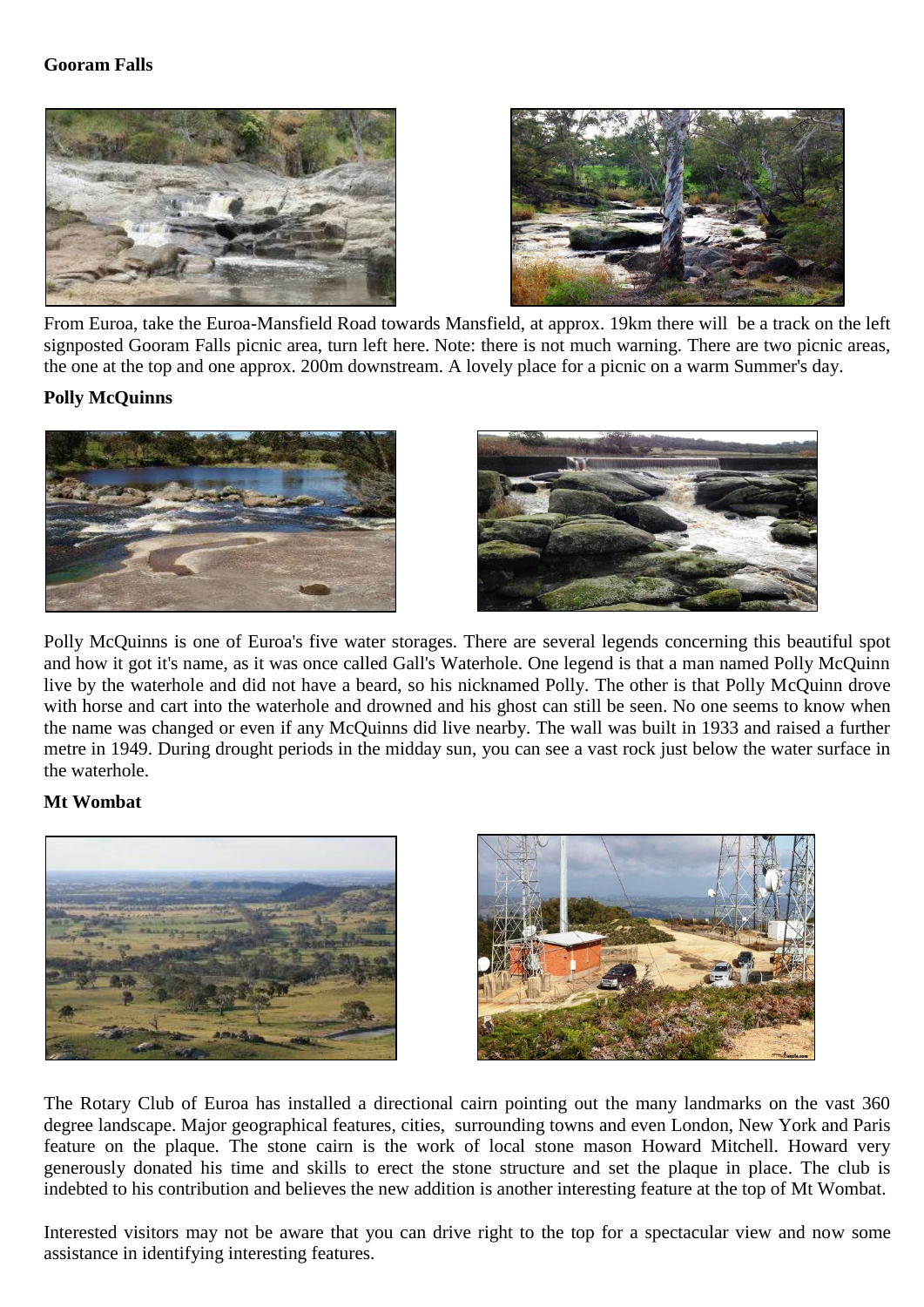